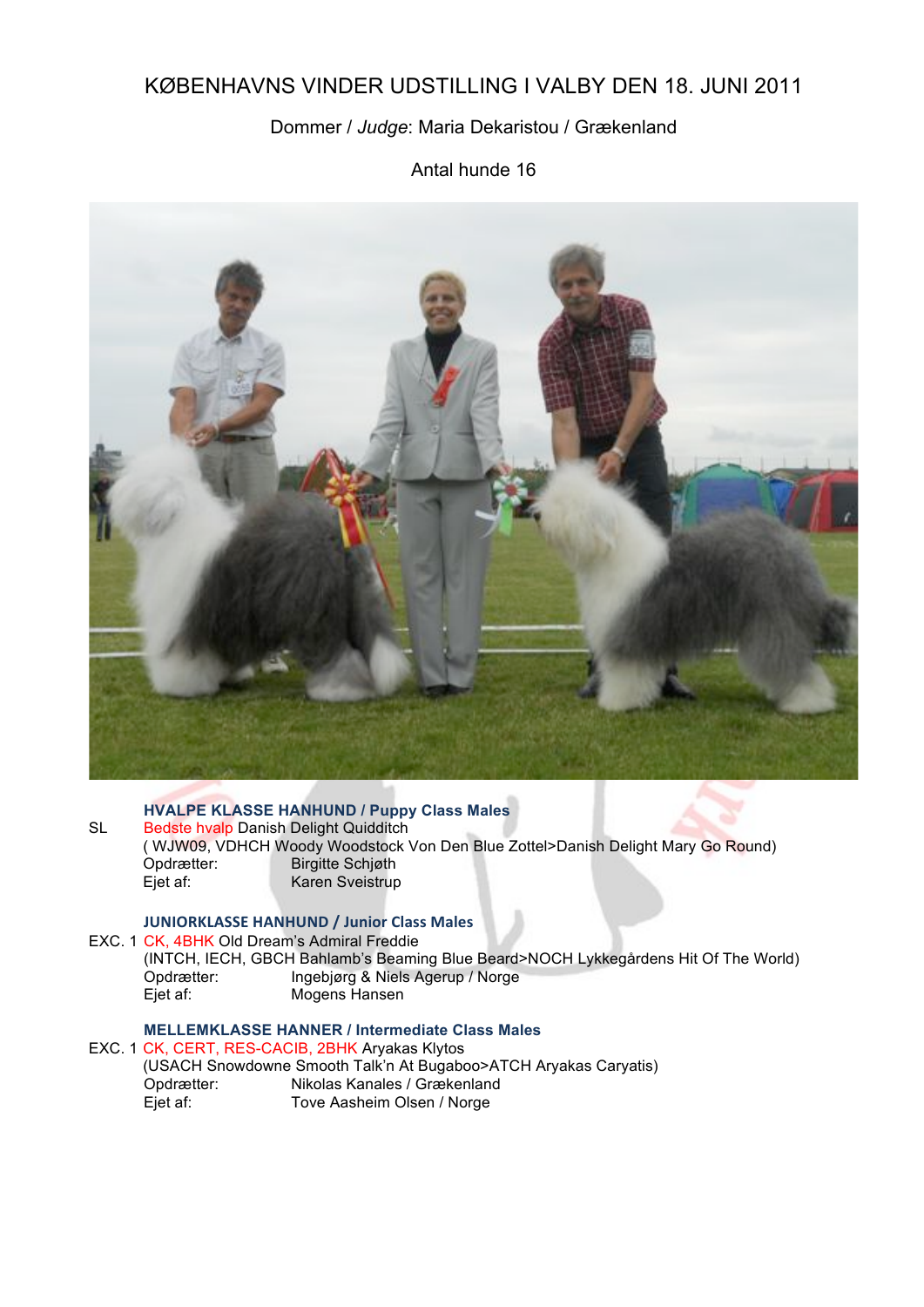## **ÅBEN KLASSE HANHUND / Open Class Males**

|    | Opdrætter:<br>Ejet af:                                                                              | EXC. 1 CK, RES-CAC, 3BHK Bim-Bom-Bam Licor de Toxo<br>(INTCH, PTCH, ESCH, GICH Reatas Electric Cowboy>INTCH Zottels Good As Gold)<br>J.M.Maceiras & M.M.Cagiaco Cribeiro / Spanien)<br>Claus Gaarde-Nielsen & Ada Bentivenga                                             |
|----|-----------------------------------------------------------------------------------------------------|--------------------------------------------------------------------------------------------------------------------------------------------------------------------------------------------------------------------------------------------------------------------------|
|    | EXC.1 CK, CACIB, 1BHK, BIR, KBHV2011<br>Opdrætter:<br>Ejet af:                                      | <b>CHAMPION KLASSE HANNER / Champion Class Males</b><br>DKCH, NOCH, SECH L'ausanne Renaissance At Briargait<br>(AUCH Packardia Now Your Talkn>L'ausanne Brigette Bardot)<br>Lynn & Barrie Espie / New Zealand<br>Tove Aasheim Olsen / Norge                              |
|    | Be You)<br>Opdrætter & ejer:                                                                        | <b>JUNIORKLASSE TÆVER / Junior Class Bitches</b><br>EXC.1 CK, RES-CAC, 3BTK Danish Delight Once Upon A Time<br>(INTCH, DKCH, SECH, NOCH, VDHCH Checkpoint Charlies Quasi Qualified>DKCH, SECH Zottels Got To<br><b>Birgitte Schjøth</b>                                  |
|    | Opdrætter:<br>Ejet af:                                                                              | <b>MELLEMKLASSE TÆVER / Intermediate Class Bitches</b><br>EXC.1 CK, CERT, RES-CACIB, 2BTK, Jolly Bears Gentle Stribe<br>(DKCH Jolly Bears Cassius Clay>Bim-Bom-Bam Hay Tormenta)<br>Lis T. Hansen & Hans Ove Pedersen<br>Ada Bentivenga                                  |
|    | EXC.1 CK Enchant Ashley Beautiful Girl<br>Luck)<br>Opdrætter:<br>Ejet af:                           | <b>ÅBEN KLASSE TÆVER / Open Class Bitches</b><br>(INTCH, GBCH, VDHCH, HUCH, GRCH, CROCH, Aryakas Cosmo Junior>ATCH Enchant X-Piece Of<br>Eleonore Singer / Østrig<br>Christa & Povl Stensig                                                                              |
|    | EXC. 2 CK Youandi Jeanne D'arc<br>Opdrætter:<br>Ejet af:                                            | (LUCH, DKCH Youandi Antaeus>DKCH Youandi Moet et Chandon)<br>Inge van Engelen / Holland<br>Lis Thorup Hansen                                                                                                                                                             |
|    | EXC.3 CK Great Danish True Fairy-Tail<br><b>Great Danish Lilly Malen)</b><br>Opdrætter:<br>Ejet af: | (WW08,SECH,DKCH,NOCH,NORDCH Dizzny's Taxi Driver>SECH,DKCH,NOCH,NORDCH,INTCH<br>Yrsa & Flemming Jørgensen / Sverige<br>Yrsa Jørgensen & H.H.Thuesen / Sverige                                                                                                            |
|    | EXC.4 Great Danish Sunrise After Claud<br>Opdrætter:<br>Ejet af:                                    | (INTCH, SECH, DKCH, NORDCH Great Danish Louis>Great Danish Nora)<br>Yrsa & Flemming Jørgensen / Sverige<br>Lotta Crossner / Sverige                                                                                                                                      |
| VG | <b>Great Danish Sunshine After Claude</b><br>Opdrætter:<br>Ejet af:                                 | (INTCH, SECH, DKCH, NORDCH Great Danish Louis>Great Danish Nora)<br>Yrsa & Flemming Jørgensen / Sverige<br>Else-Marie Pedersen                                                                                                                                           |
|    | Good Vibration)<br>Opdrætter:<br>Ejet af:                                                           | <b>CHAMPIONKLASSE TÆVER / Champion Class Bitches</b><br>EXC.1 CK, CACIB, 1BTK, BIM, KBHV2011 DKCH Danish Delight Nefertiti<br>(VDHCH, DKCH Shaggy Blue Bobs Here Is George>DKCH, NOCH, KBHV03, KBHV04 Danish Delight<br><b>Birgitte Schjøth</b><br><b>Britta Tofting</b> |